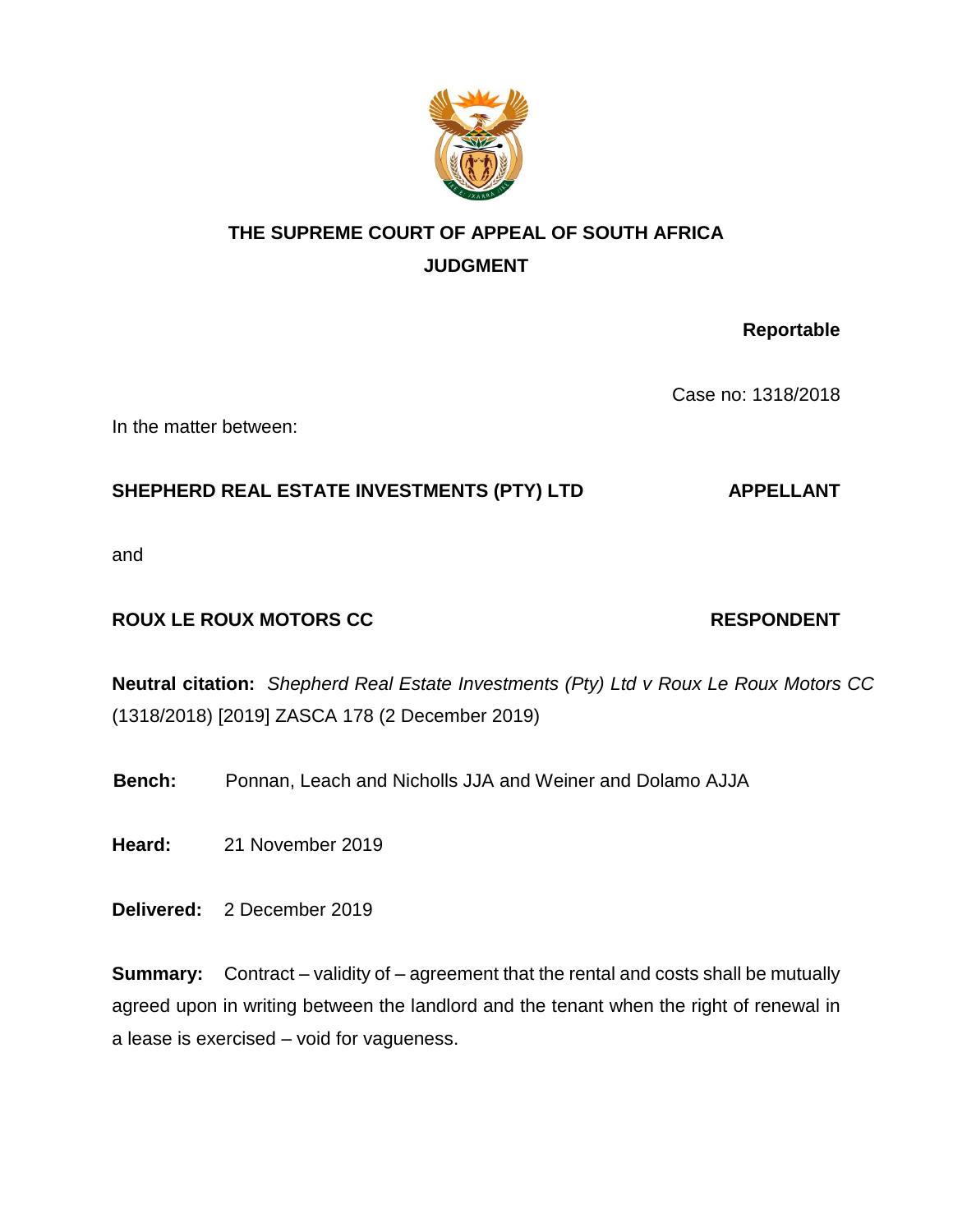\_\_\_\_\_\_\_\_\_\_\_\_\_\_\_\_\_\_\_\_\_\_\_\_\_\_\_\_\_\_\_\_\_\_\_\_\_\_\_\_\_\_\_\_\_\_\_\_\_\_\_\_\_\_\_\_\_\_\_\_\_\_\_\_\_\_\_\_\_\_

\_\_\_\_\_\_\_\_\_\_\_\_\_\_\_\_\_\_\_\_\_\_\_\_\_\_\_\_\_\_\_\_\_\_\_\_\_\_\_\_\_\_\_\_\_\_\_\_\_\_\_\_\_\_\_\_\_\_\_\_\_\_\_\_\_\_\_\_\_\_

**On appeal from**: Western Cape Division of the High Court, Cape Town (Davis J sitting as court of first instance):

1 The appeal is upheld with costs, including those of two counsel.

2 The order of the court below is set aside and replaced with the following:

'(a) The application succeeds with costs, including those of two counsel.

(b) The respondent and all those holding title under it, if any, are ordered to vacate the property described as Erf 562, Mbekweni, Paarl, Western Cape Province, situated on the corner of Jan van Riebeeck Drive and Wamkelekile Street, Mbekweni, Paarl, Western Cape Province, held by the applicant under title deed number T065358/10 (the property), within 14 (fourteen) calendar days of the date of this order.

(c) In the event of the respondent failing to comply with paragraph (b) hereof, the Sheriff or his/her lawful deputy for the area in which the property is situated is directed to eject the respondent and all persons and/or entities found to be in occupation of the property.'

### **JUDGMENT**

\_\_\_\_\_\_\_\_\_\_\_\_\_\_\_\_\_\_\_\_\_\_\_\_\_\_\_\_\_\_\_\_\_\_\_\_\_\_\_\_\_\_\_\_\_\_\_\_\_\_\_\_\_\_\_\_\_\_\_\_\_\_\_\_\_\_\_\_\_\_

\_\_\_\_\_\_\_\_\_\_\_\_\_\_\_\_\_\_\_\_\_\_\_\_\_\_\_\_\_\_\_\_\_\_\_\_\_\_\_\_\_\_\_\_\_\_\_\_\_\_\_\_\_\_\_\_\_\_\_\_\_\_\_\_\_\_\_\_\_\_

### **Ponnan JA (Leach and Nicholls JJA and Weiner and Dolamo AJJA concurring):**

[1] To borrow from Kirby P in *Coal Cliff Collieries Pty Ltd v Sijehama Pty Ltd*:<sup>1</sup> 'The problem presented by this case is not by any means unique. Courts and lawyers may expect the agreements of business people to be clear and complete. Unfortunately, in the market place, agreements often fall short of these lawyerly desires.'

 $\overline{a}$ <sup>1</sup> *Coal Cliff Collieries Pty Ltd v Sijehama Pty Ltd* (1991) 24 NSWLR 1 at 19.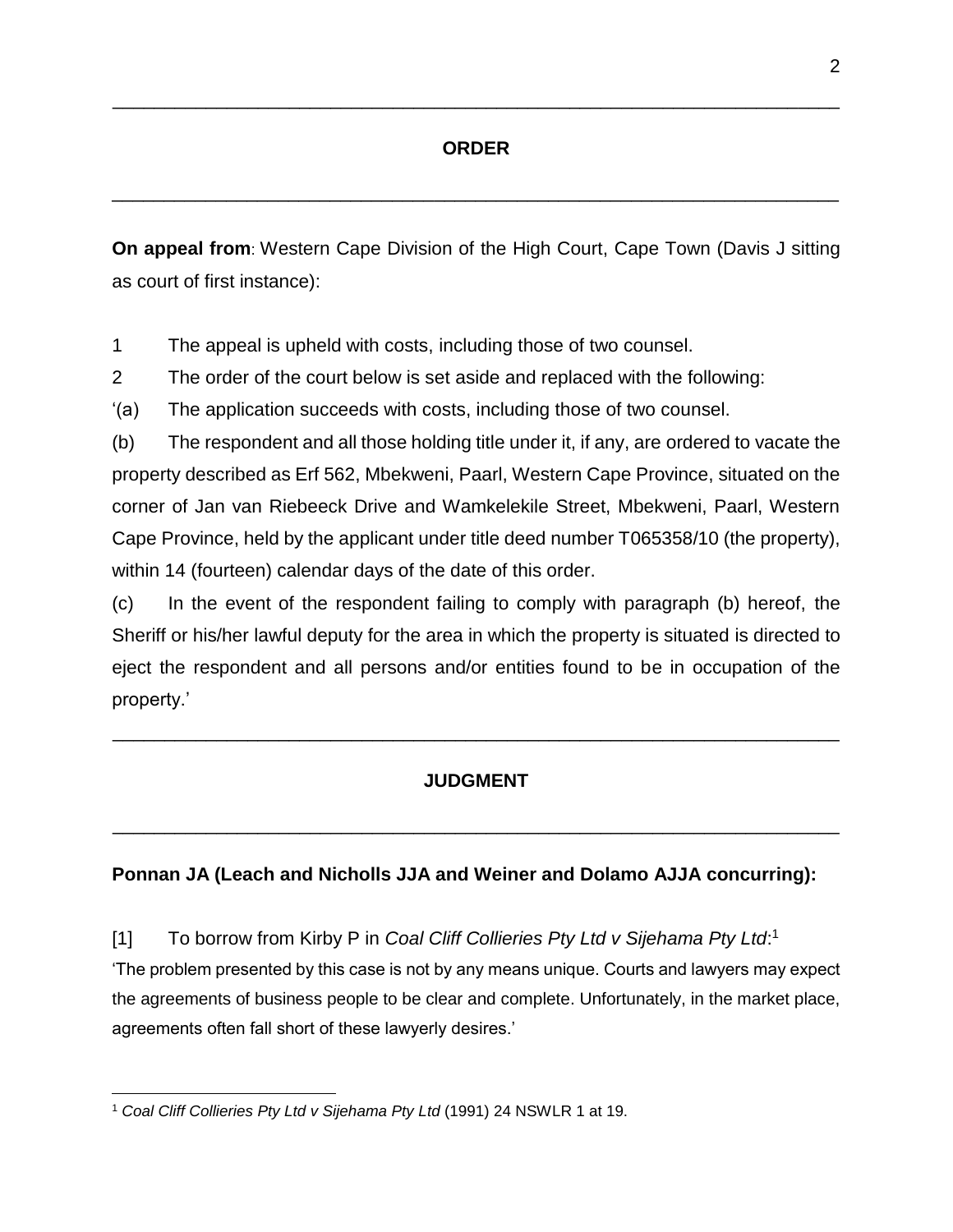Kirby P's observations are particularly apposite to this matter, which concerns the interpretation of a clause in a written agreement of lease (the agreement) that reads: 'Such renewal for the second lease renewal period, shall be on terms and conditions in compliance with the Landlord's then standard letting policy, except that there shall be no right of further renewal and that the rental and costs shall be mutually agreed upon in writing between the Landlord and the Tenant when the right of renewal is exercised. The provisions of this clause will only apply if the Tenant shall at all times have faithfully and punctually performed all its obligations under this Lease.' (The relevant clause)

[2] The agreement was concluded on 7 November 2007 between Shepherd Industrial Commercial Real Estate CC (Shepherd Industrial) and the respondent, Roux Le Roux Motors CC, pursuant to which, the former let to the latter, a commercial property situated at the corner of Jan van Riebeek Drive and Wamkelekile Street, Paarl (the property) for the purpose of conducting the business of a petrol station. The commencement date of the lease was 1 December 2007. It was to endure for an initial term of five years, with a renewal period of '5 plus 5 years'. The rental at commencement was R 18 000 per month, escalating at 8 per cent per annum over the initial term.

[3] Clause 6 of the lease agreement, headed 'Renewal Period', provided:

'The Tenant shall have the option to renew this Lease of the Premises for a further period as set out in the Terms of Lease subject to the following:

6.1 The strict adherence & compliance to all terms and conditions of this agreement by the Tenant and all moneys due being paid by him;

6.3 The Tenant requesting such renewal in writing from the Landlord no later than 6 (Six) months prior to the expiry of the lease period. The Landlord will remind the Tenant to exercise the option 8 (Eight) months prior to the expiry of the lease period.

Such first renewal period shall be on terms and conditions in compliance with this agreement and the rental payable by the Tenant to the Landlord during the option period shall be increased on each anniversary of the commencement date by 8% of the monthly rental, which was payable during the year proceeding the option period.'

This was followed by the relevant clause.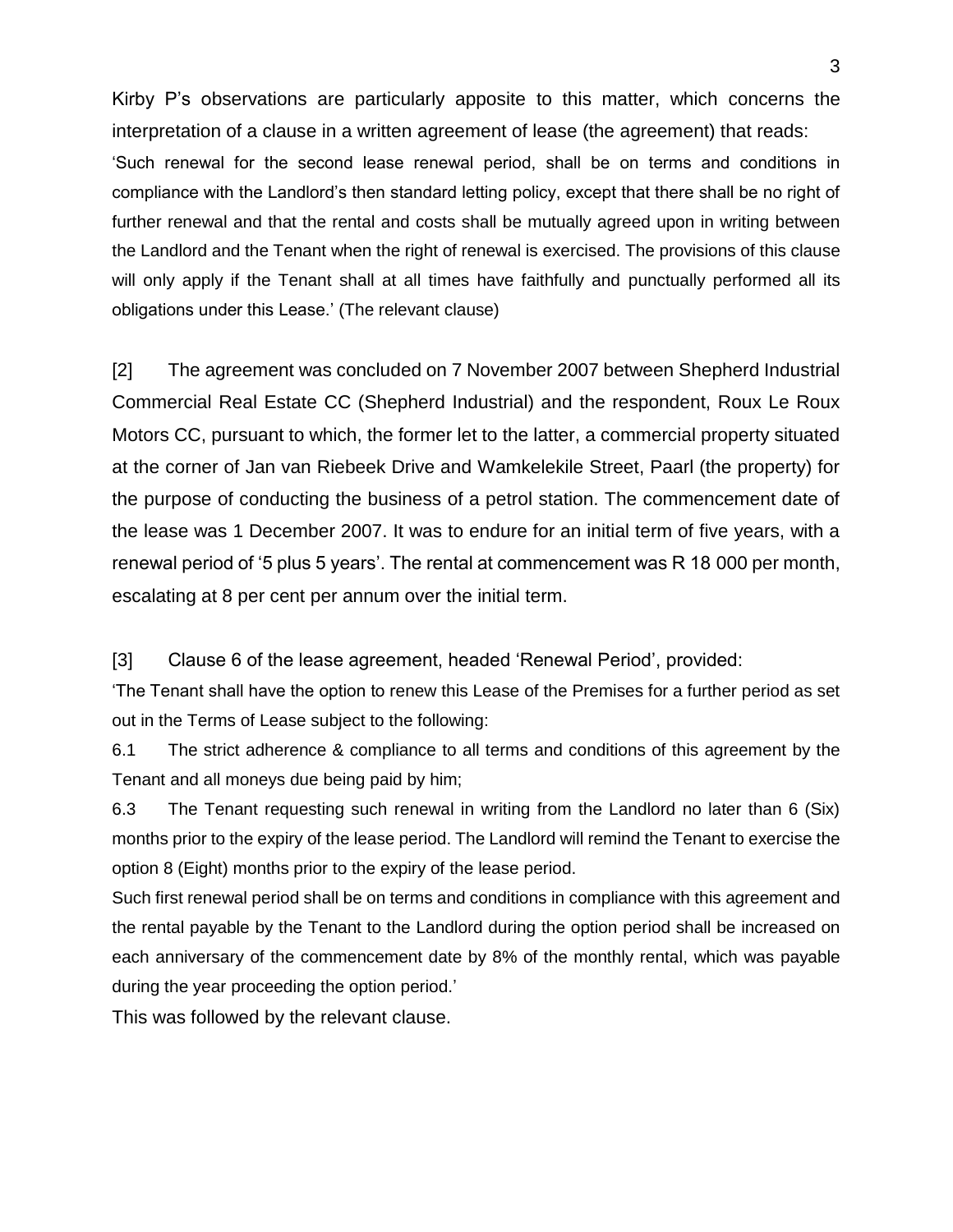[4] The respondent validly exercised the option in terms of clause 6 during the initial term and the agreement came to be renewed for 'the first renewal period', namely a second five-year term. The second five-year term was due to end on 30 November 2017. Prior thereto, on 11 October 2017, Shepherd Industrial ceded its rights and delegated its obligations under the agreement to the appellant, Shepherd Real Estate Investments (Pty) Ltd.

[5] When the respondent attempted to exercise the second option to renew for a third five-year term, the appellant adopted the stance that it was amenable to the proposed renewal at an agreed rental of R150 000 per month, plus VAT. In response, the respondent contended that a fair rental was an 8 per cent per annum escalation on the then prevailing rental. That, however, was not acceptable to the appellant. Nor was the suggestion that the dispute be referred to arbitration in terms of clause 34, which provided:

'34. Arbitration

 $\overline{a}$ 

34.1 In the event of any dispute arising between the parties as to the true intent and meaning of this agreement or the implementation thereof, such dispute shall be determined by an arbitrator who shall be an advocate of at least five years standing agreed upon by the parties and failing agreement appointed by the President from the time being of the Cape Bar Council.

34.2 The decision of such arbitrator shall be final and binding on the parties and the award and awards interim or final of such arbitrator may be made an order of any competent Court in South Africa on the application of any party.'

[6] The ensuing exchange of correspondence proved fruitless and eventually, the appellant, contending that inasmuch as there had been no renewal and the lease agreement had expired by effluxion of time, applied to the Western Cape Division of the High Court, Cape Town inter alia for the ejectment of the respondent.<sup>2</sup> In support of the application it was stated on behalf of the appellant:

<sup>2</sup> The appellant sought an order in these terms:

<sup>&#</sup>x27;1. confirming that the lease agreement concluded between the respondent and Shepherd Industrial & Commercial Real Estate CC (registration number 1996/044978/23) on 7 November 2007 ("the lease agreement") (including the terms of lease, the conditions of lease, all the annexures thereto, addendums / written variations and deeds of suretyship in respect thereof) ceded to the applicant on 11 October 2017, having been already renewed for a further five year term, lapsed / expired at the end of 30 November 2017 by the effluxion of time;

<sup>2.</sup> confirming that the respondent and all those holding title under it, if any, are in unlawful occupation of the property, being occupied for commercial purposes, described as Erf 562, Mbekweni, Paarl, Western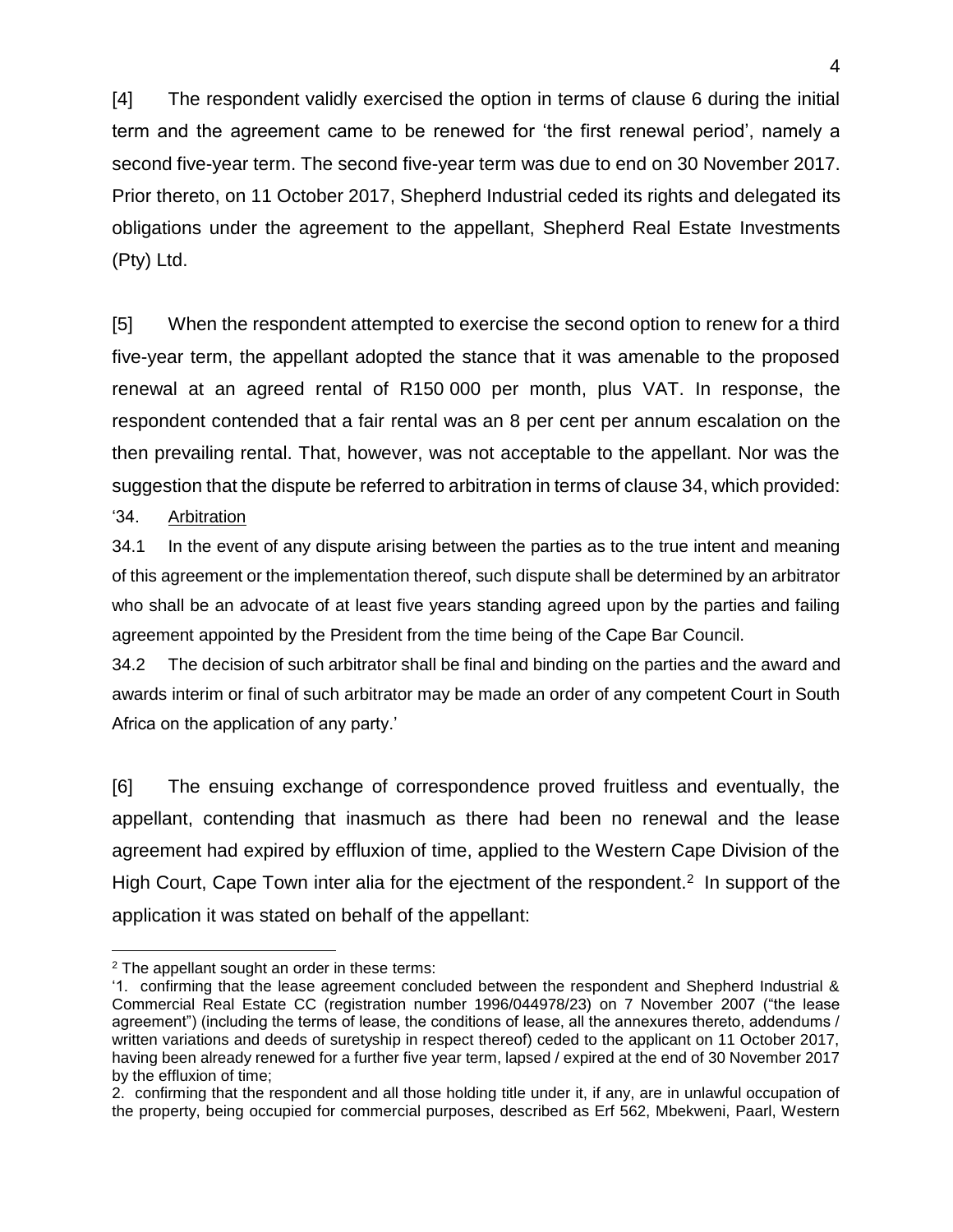'13. First, the applicant does not have a "standard letting policy" (I am advised that this is something that the applicant can unilaterally determine). Secondly, and most importantly, the rental amount in respect of any possible further / extended 5 year period is neither determined nor determinable. The applicant and the respondent are required to agree on the rental amount payable in respect of the property before the lease can again be extended for a third 5 year period. They have not done so (I will elaborate on this later). I am advised that the above quoted portion of clause 6 of the conditions of lease is, as such, nothing more than an agreement to agree and is void for vagueness. It is also worth mentioning at this juncture that clause 28 of the conditions of lease provides that the lease agreement "constitutes the whole agreement between the parties and no warranties or representations whether express or implied shall be binding on the parties other than as recorded [in the lease agreement]".

14. I am advised that the second submission made in the aforegoing paragraph is an established principle that has been determined and settled by the Supreme Court of Appeal in the judgment of *Roazar CC v The Falls Supermarket CC* [2017] JOL 39326 (SCA). There is undoubtedly no obligation on either the applicant or the respondent to negotiate in good faith or to reach an agreement on a rental amount that is objectively reasonable. The respondent is also not entitled to ask this court or any third party to create an agreement of lease by determining the rental amount. In other words, if no agreement is reached in respect of the rental amount then no rental agreement comes into existence.

. . .

Cape Province, situated on the corner of Jan van Riebeeck Drive and Wamkelekile Street, Mbekweni, Paarl, Western Cape Province, held by the applicant under title deed number T065358/10 ("the property");

<sup>3.</sup> directing that the respondent and all those holding title under it vacate the property within 14 (fourteen) calendar days from the granting of the requested order in this application;

<sup>4.</sup> directing that the respondent complies with its obligations in terms of clause 17.18 of the conditions of lease (attached to the lease agreement) by doing all things reasonably necessary to ensure that the property is fit for occupation by a new tenant on the first business day following the date the property is vacated, including the repair of any damage that may have been caused to the property during the subsistence of the lease period (the period from 1 December 2007 to 30 November 2017) and the holdingover period;

<sup>5.</sup> failing such departure, directing the Sheriff of this Honourable Court or his/her lawful deputy for the area in which the property is situated to eject the respondent and all persons and/or entities found to be in occupation of the property;

<sup>6.</sup> authorising and directing the Sheriff of this Honourable Court to do all things necessary in order to give effect to prayers 4 and 5 above;

<sup>7.</sup> confirming that in terms of clause 9.2 of the conditions of lease (attached to the lease agreement), the respondent is liable for the reasonable costs that may be incurred, at the applicant's sole discretion, in respect of cleaning, clearing and restoring the property to its original condition at the time when the respondent took occupation thereof, fair wear and tear excepted;

<sup>8.</sup> the respondent be ordered to pay the reasonable costs to be incurred by the applicant in respect of cleaning, clearing and restoring the property to its original condition at the time when the respondent took occupation thereof, fair wear and tear excepted'.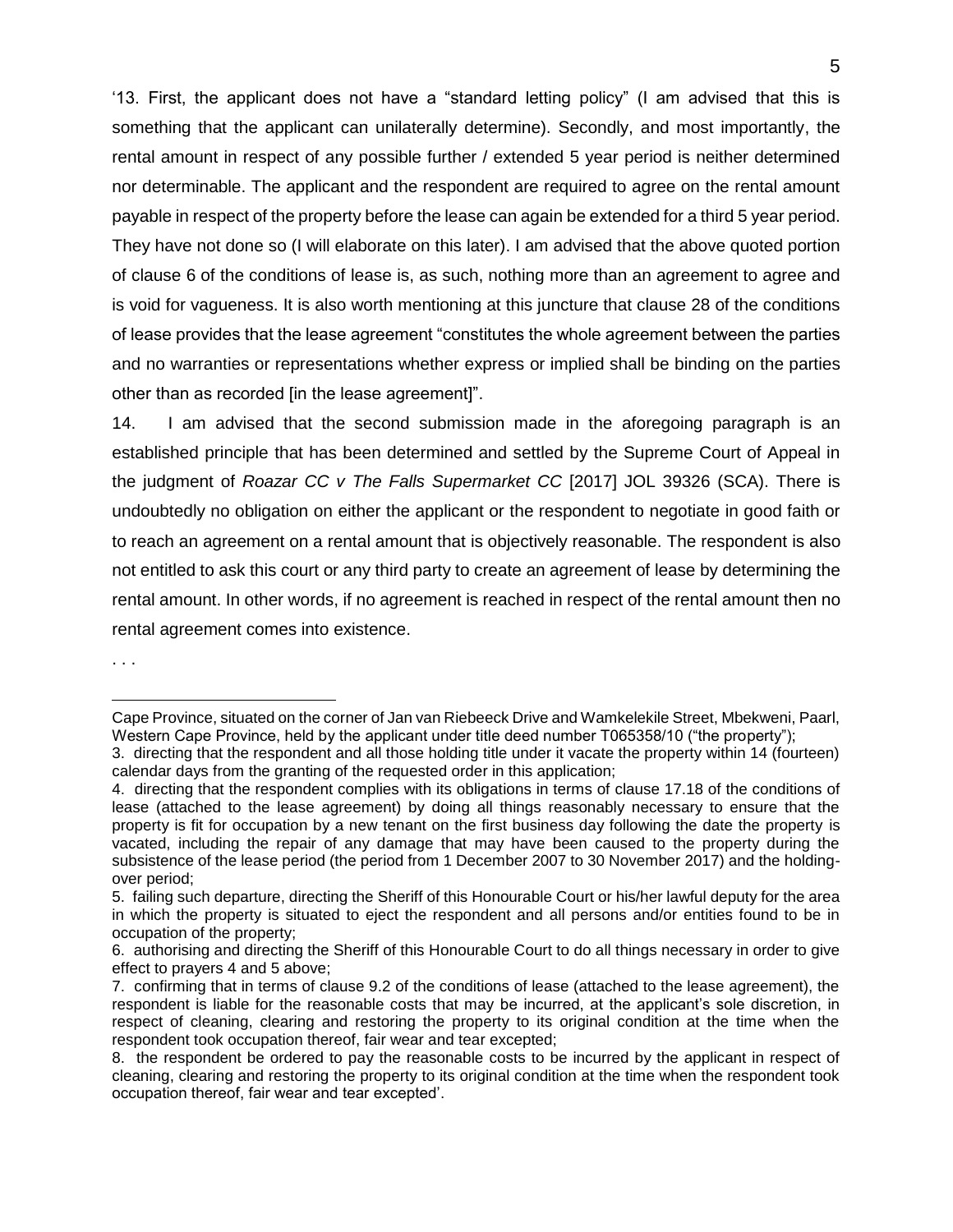16. I am further advised that the only possible way to have cured the vagueness and invalidity of clause 6 of the conditions of lease (as quoted above) would have been the inclusion of an express deadlock-breaking mechanism (e.g. a formula or the appointment of an expert to make a binding determination – see for instance *Southernport Developments (Pty) Ltd v Transnet Ltd*  2005 (2) SA 202 (SCA) and *Makate v Vodacom Ltd* 2016 (4) SA 121 (CC)). There is no deadlockbreaking mechanism contained in the lease agreement. In particular, the general arbitration clause requiring certain disputes relating to the interpretation and enforcement of the lease agreement is not a deadlock-breaking mechanism (it is a means of resolving a dispute relating to an existing contract and not the determination of an essential term of prospective contract). Given the provisions of the lease agreement in this matter a court (or arbitrator) will be tasked to create an agreement on behalf of the parties. I am advised that this would undermine the principles set out by the Supreme Court of Appeal and the Constitutional Court in the cases cited in this paragraph 16. Written and oral arguments shall be presented to this Honourable Court on this point, if necessary.'

[7] The response from Mr Dupre le Roux, the controlling mind of the respondent, was: 'Subject to the content of paragraph 4.1 to 4.14 and 11 above, it is denied that the rental amount cannot be determined or is not determinable. That occurred already when the first 5 year renewal was implemented from 1 December 2012. I also deny that the lease is an agreement to agree and is void for vagueness.'

The relevant portions of paragraphs 4.1 to 4.14 and 11 read:

'4.2 The parties to the lease voluntarily agreed to arbitration, with no right to appeal, in respect of disputes arising from the true intent and meaning of the lease or the implementation thereof;

. . .

4.5 . . . There are, however, a number of provisions in clause 6 that were never discussed, negotiated or agreed to during negotiations ("the negotiations") between myself, acting on behalf of the CC and Mr Shepherd, representing the cedent, whose rights and obligation now vest in Applicant, when the lease was agreed to verbally between myself and Mr Shepherd, acting as said, including when our continuing common intention came into existence ("the common intention") prior to and existing during the signing of the lease on 7 November 2007;

. . .

4.8 during the negotiations between Mr Shepherd and I, it was specifically verbally agreed, constituting a part of the common intention, that the lease period and renewal period, added together, would endure for at least 15 years, at the negotiated reasonable rental and the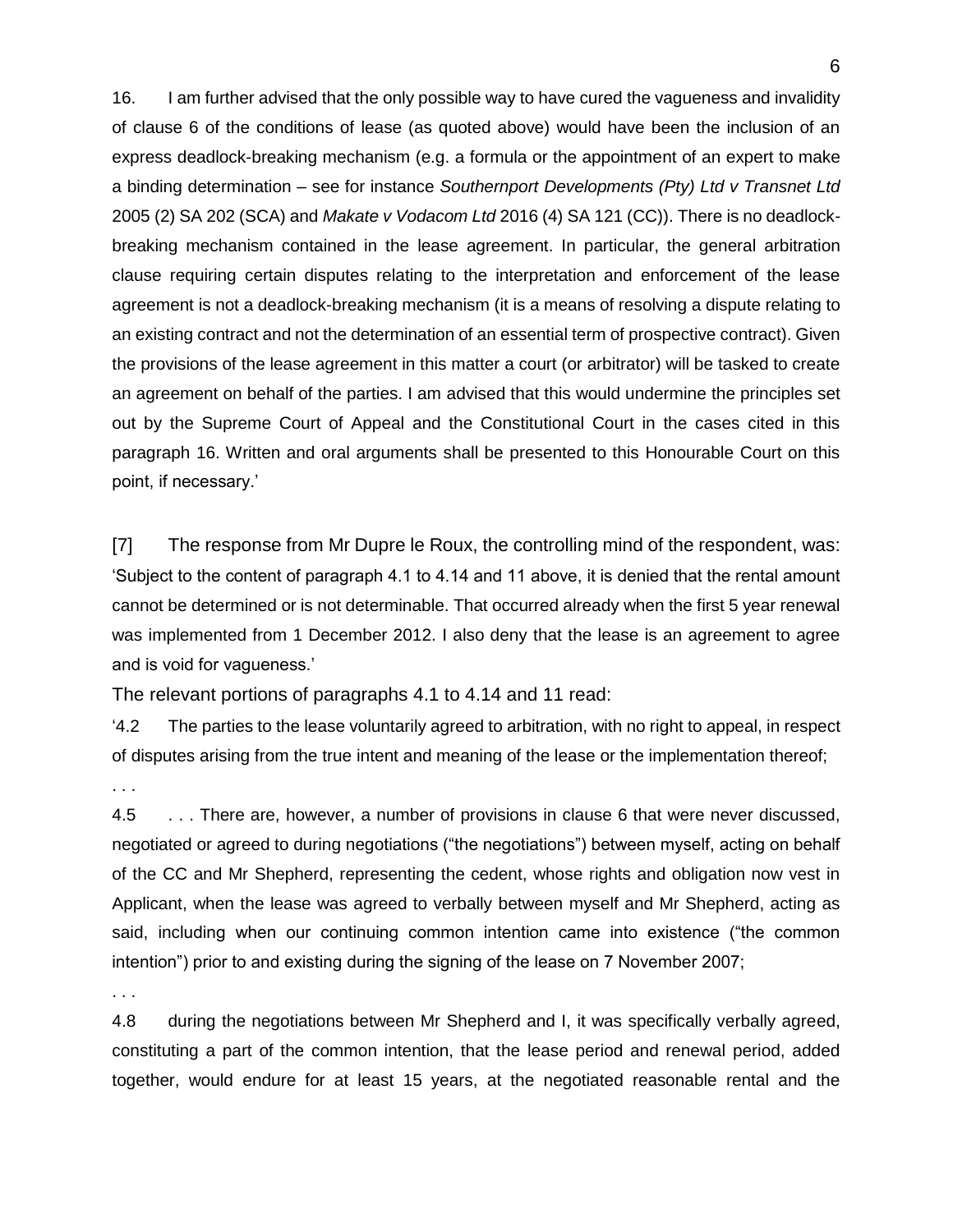reasonable escalation of 8% in the rental per annum, as confirmed in the terms and the conditions, having regard to clause 6, but excluding the last paragraph thereof;

4.9 the content of the last paragraph of clause 6, heavily relied upon by Applicant and Mr Shepherd for the allegations contained in par 12, 13, 14 and 16 of the affidavit was never discussed or referred to during the negotiations. It was never agreed to and did not become part of the common intention. Moreover, Mr Shepherd, who was responsible for the drafting of the lease, apparently used the cedent's standard form of contact, but did not bring the last paragraph of clause 6 to my attention. I did not notice or expect that provision as part of the lease, having regard to clauses 6, 10, 15 and 16 of the terms and clause 6, excluding the last paragraph thereof ("the final paragraph"). I also had no reason for believing that it would, being contrary to our common intention. Clause 15 of the terms, after all, provides expressly for a renewal period of 5 + 5 years and clause 10 of the terms fixed the escalation rate at 8%. The presence of the final paragraph as part of clause 6 is the result of a *bona fide* mistake or the intentional act of Mr Shepherd, and does not reflect the common intention. That provision is contrary to the terms and the common intention. It was never envisaged or agreed that we would have to renegotiate any renewal or the terms thereof, as is suggested by Mr Shepherd;

4.10 accordingly, the CC would be entitled to rectification of the lease by deleting the whole of the final paragraph of clause 6 of the lease, and also the phrase "such first renewal period" in the penultimate paragraph of clause 6, substituting therefor the words "the renewal periods as set out in clause 15 of the terms of lease" in order to give effect to the common intention;

. . .

4.12 alternatively, (apart from the fact that the 8% escalation in rental and the rental were agreed in terms of the lease as reasonable), if rectification were to be refused, I submit that it was a tacit term of the lease that the escalated rental, in respect of the last 5 year renewal would be a reasonable rental, and should be determined by Mr Shepherd and I, both acting *arbitrio boni viri*, which could be established and determined objectively, moreover, that we would be obliged to establish such reasonable rental in that manner, i.e. reasonable rental as the yardstick. That tacit term derives from the common intention, inferred from the express terms of the lease referred to and the applicable surrounding circumstances alluded to above;

. . .

11. Only the express provisions of the lease (excluding the final paragraph of clause 6) are admitted, as contained in annexure "SS2", subject to the content of paragraphs 4.1 to 4.14 above.'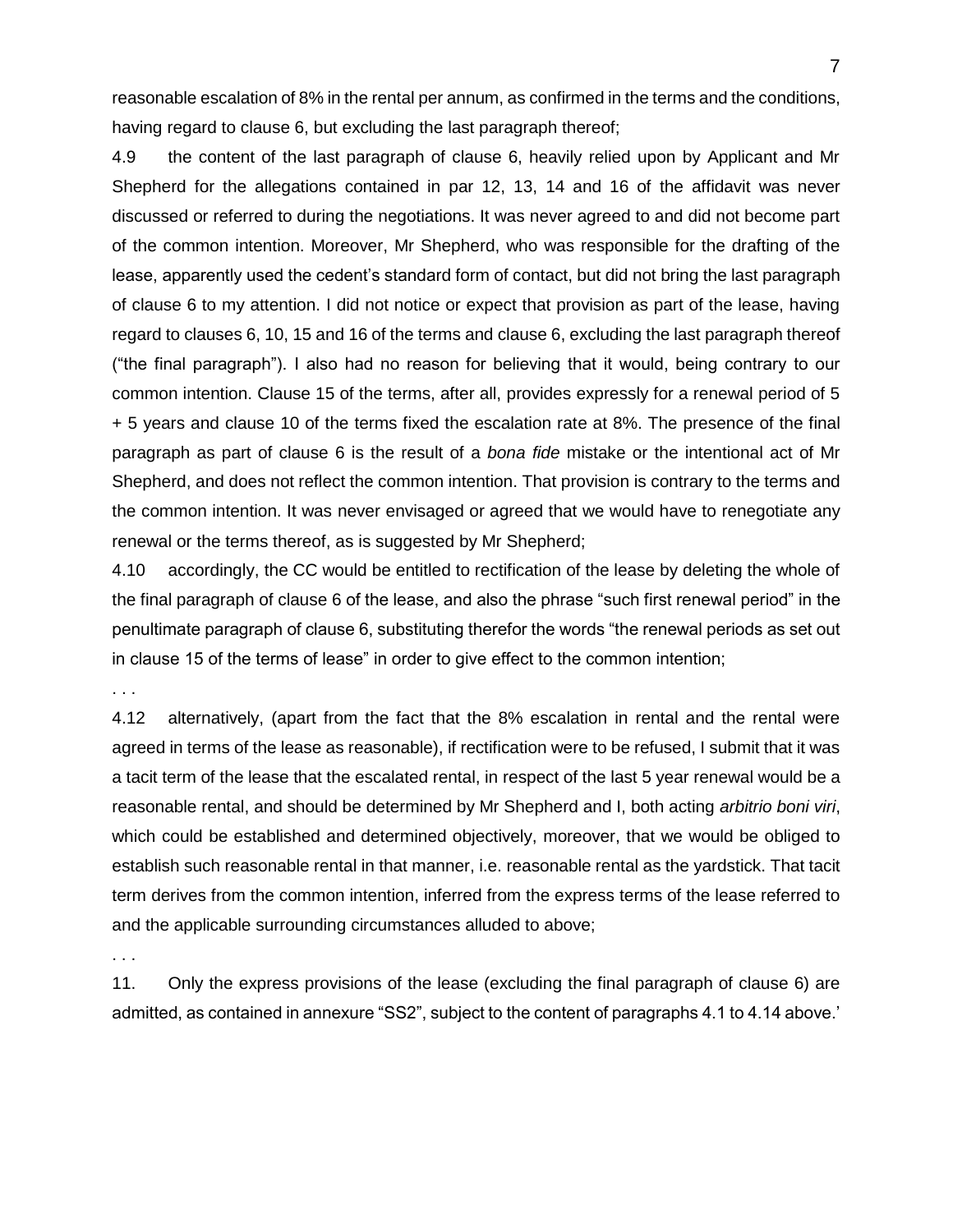[8] The application failed before Davis J, who dismissed it with costs, but granted leave to the appellant to appeal to this court. In dismissing the application, the learned judge reasoned:

'Given the way in which the provision in respect of which the option for the second renewal was framed, Mr la Grange, who appeared together with Mr van Loggerenberg on behalf of the applicant, referred to the Constitutional Court's decision in *Makate v Vodacom Ltd* 2016 (4) SA 121 (CC) at para 97 where the court held:

"Currently the position in our common law is that an agreement which was negotiated in good faith is enforceable if it provides for a deadlock breaking mechanism in the event of the negotiating parties not reaching consensus."

In other words, the invalidity of an option to renew a lease agreement that requires the parties to agree on the rental amount payable during the contemplated renewal period is cured only if there is a requisite deadlock breaking mechanism contained in the option.

In this connection the decision in *Southern Port Developments (Pty) Ltd v Transnet Ltd* 2005 (2) SA 202 (SCA) assumes importance. In *Southern Port Developments*, supra, the option to renew a lease agreement contained the following express provision:

"Should the parties be unable to agree on any of the terms and conditions of either the definitive agreement or of the alternative agreement within 30 days of the date of any notice given by either such parties to the other of them requiring such agreement then the dispute shall be referred for decision to an arbitrator agreed on by the parties."

At para 17 Ponnan JA held:

"The express undertaking to negotiate in good faith in this case is not an isolated edifice. It is linked to a provision that the parties, in the event of their failing to reach agreement, will refer such dispute to an arbitrator whose decision will be final and binding. The final and binding nature of the arbitrator's decision renders certain and enforceable what would otherwise have been an unenforceable preliminary agreement."'

### [9] Davis J concluded:

'On the basis of the law as analysed in this judgment, this dispute is not a case of an agreement such as that which vexed the Court in *Roazar*, supra, but rather one that falls within the scope of a lease which contains a deadlock breaking mechanism. Once it is held that the lease exists and that the parties needed to employ the contractually created deadlock breaking mechanism, in respect of implementation it stands to reason that the very basis upon which the applicant's relief is predicated is fundamentally flawed. There is no need to exercise a discretion to stay the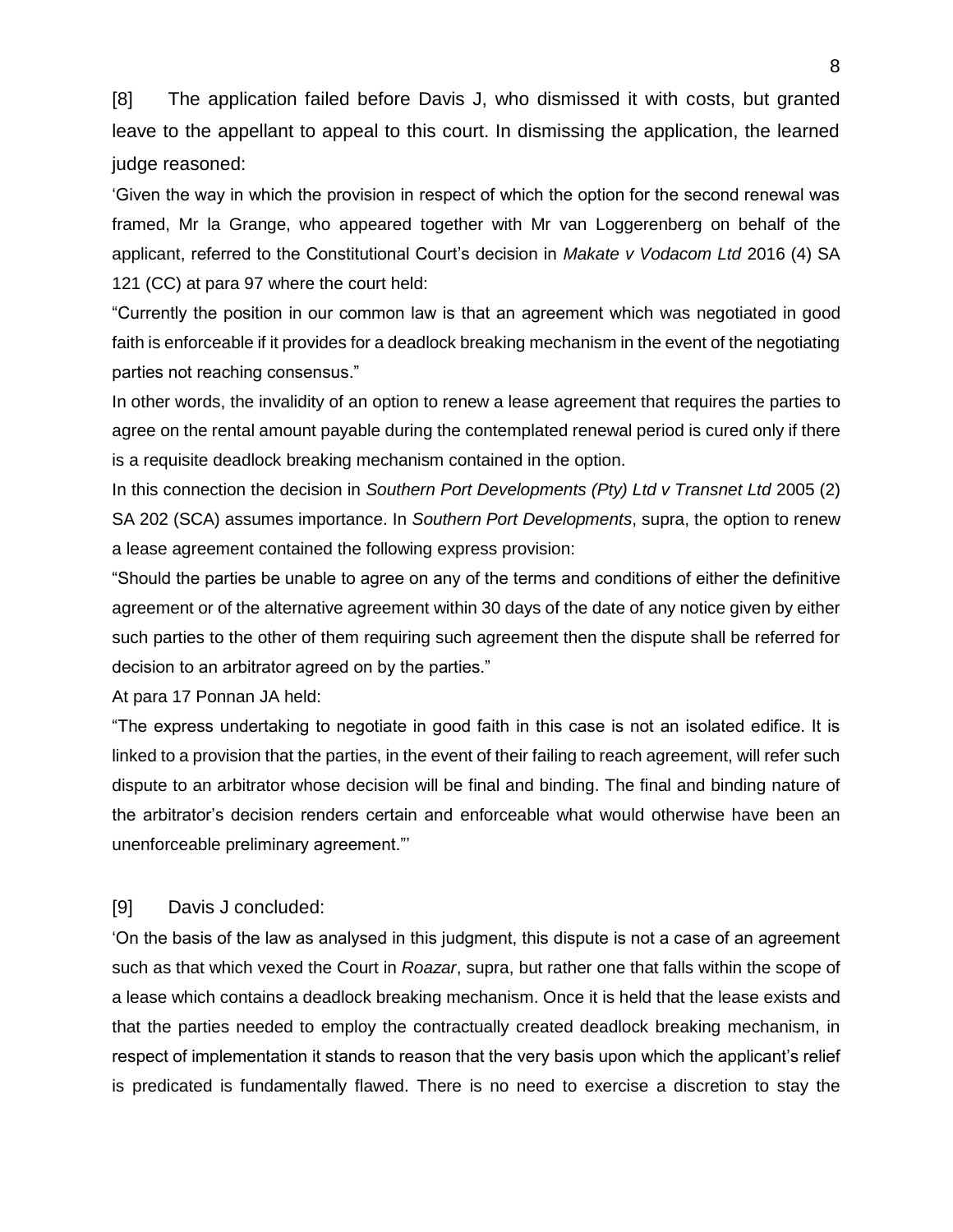proceedings in that the arbitration mechanism needs to be employed. It is the indicated and intended deadlock breaking mechanism. If the outcome of any arbitration fails to satisfy one of the parties then an application for review, is of course always open to that party.

Given the approach that I have adopted, there is no need for me to deal with the further defences, namely of rectification of the contract nor of the existence of the tacit term. In short, there is a mechanism to resolve the impasse between the parties. It should have been employed.'

[10] In arriving at the conclusion that the application had to fail, Davis J placed much reliance on *Southernport Developments (Pty) Ltd v Transnet Ltd*. <sup>3</sup> Given the juristic debate that *Southernport* appears to have provoked,<sup>4</sup> it may be useful to retrace our steps and revisit some essential propositions. In *Hillas & Co Limited v Arcos Limited*, <sup>5</sup> Lord Wright expressed the view that:

'There is then no bargain except to negotiate, and negotiations may be fruitless and end without any contract ensuing; yet even then, in strict theory, there is a contract (if there is good consideration) to negotiate . . . .'

That, however, was rejected in *Courtney and Fairbairn Limited v Tolaini Brothers (Hotels) Ltd*. <sup>6</sup> According to Lord Denning MR:

'That tentative opinion by Lord Wright does not seem to me to be well founded. If the law does not recognise a contract to enter into a contract (when there is a fundamental term yet to be agreed) it seems to me that it cannot recognise a contract to negotiate.<sup>'7</sup>

Lord Diplock added:

'I agree and would only add my agreement that the dictum – for it is no more – of Lord Wright . .

. to which Lord Denning MR has referred, though an attractive theory, should in my view be regarded as bad law.'<sup>8</sup>

<sup>8</sup> Ibid.

<sup>3</sup> *Southernport Developments (Pty) Ltd v Transnet Ltd* 2005 (2) SA 202 (SCA); [2005] 2 All SA 16 (SCA).

<sup>4</sup> In *Indwe Aviation v Petroleum Oil and Gas Corporation of SA* 2012 (6) SA 96 (WCC) para 23, Blignaut J stated: 'The question of the validity of an agreement to negotiate a further agreement has received much attention in the case law. The former general approach in our law was that an agreement to negotiate a further agreement is too vague to be enforceable. The judgment of Ponnan AJA in *Southernport* . . ., however, is indicative of a more flexible approach.' See also P Schoeman *Agreements to agree in South African Law – a balancing act between certainty and fairness* LLM Dissertation University of the Witwatersrand (2014); H Schultz 'What is a lease without rent' 13(2) *Juta's Business Law* 51; C Lewis 'The uneven journey to certainty in contract' (2013) 76 *THRHR* 80; L T C Harms 'The Puisne Judge, The chaos theory and the common law' (2014) 131 *SALJ* 3.

<sup>5</sup> *Hillas & Co Limited v Arcos Limited* [1932] All ER 494 at 505-507.

<sup>6</sup> *Courtney and Fairbairn Limited v Tolaini Brothers (Hotels) Ltd* [1975] 1 All ER 716.

<sup>7</sup> Ibid at 720.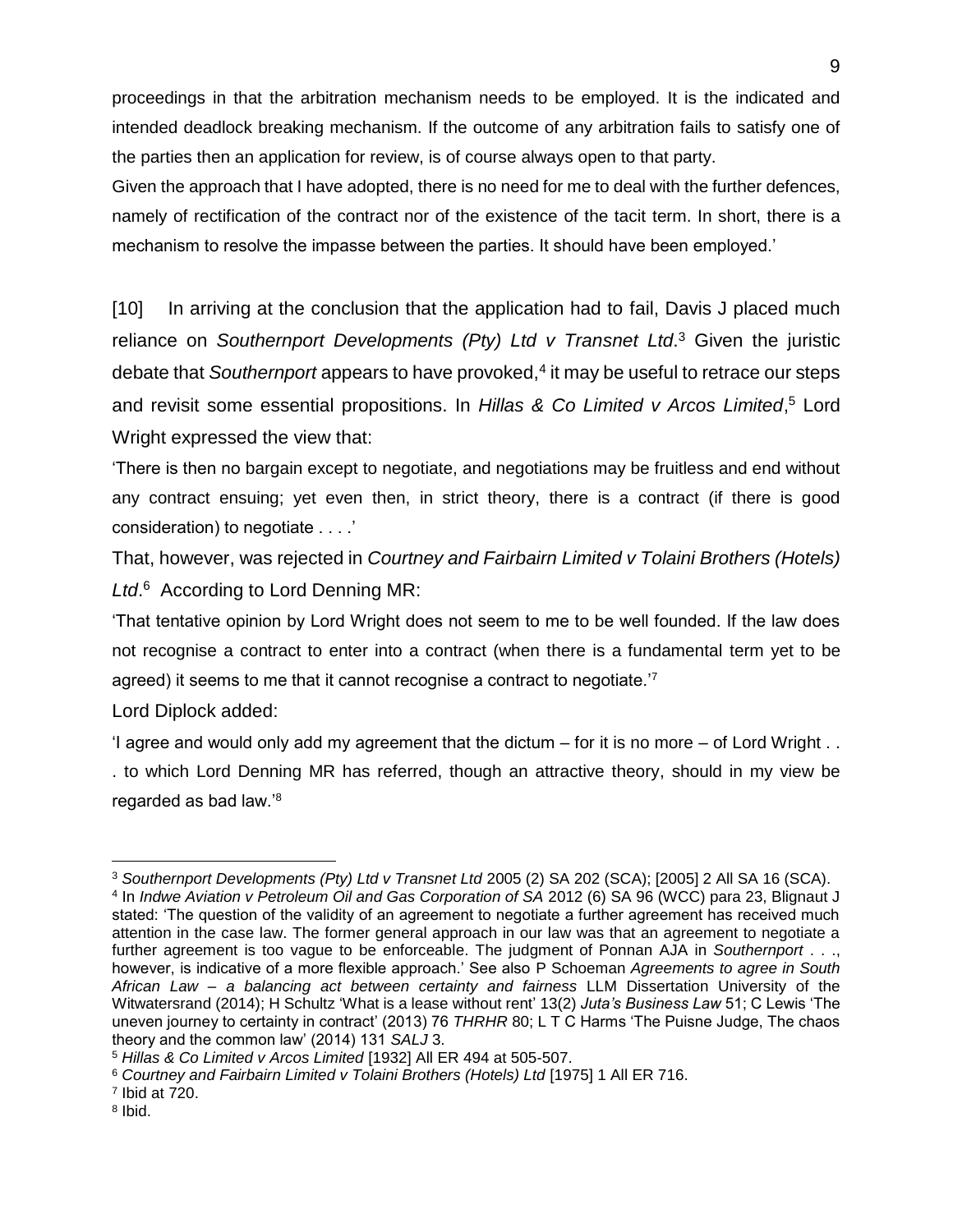Lawton LJ agreed with both Lord Denning MR and Lord Diplock.

[11] In Walford v Miles,<sup>9</sup> the House of Lords affirmed the correctness of *Courtney v Fairbairn.* Lord Ackner took the view that:

'The reason why an agreement to negotiate, like an agreement to agree, is unenforceable is simply because it lacks the necessary certainty.'

[12] That position obtained in other jurisdictions, such as Canada, New Zealand and until *Coal Cliff*, in Australia as well. In *Coal Cliff*, Kirby P discussed the principles relating to contract formation and agreements to negotiate. He recognised that courts will not enforce an agreement to agree, but observed, after considering the American literature on the subject, '. . . I do not share the opinion of the English Court of Appeal that no promise to negotiate in good faith would ever be enforced by a court'.<sup>10</sup>

[13] In United Group Rail Services Limited v Rail Corporation New South Wales,<sup>11</sup> Allsop P expressed the view that:

'[Kirby P], if I may respectfully put it this way, was cautiously, but decidedly, putting the view that an agreement to negotiate in good faith might be enforceable, depending on its terms and context. Kirby P was dealing with, if I may say so, the blunt uncompromising and generally expressed views of Lord Denning and Lord Diplock in *Courtney*. His Honour was not stating an all encompassing generalised test or formula.'

[14] In *Trawl Industries of Australia Pty Ltd v Effem Foods Pty Ltd*,<sup>12</sup> the Court of Appeal made the point that uncertainty and incompleteness were distinct concepts. Samuels JA said:

'However, as I have observed [the] argument on appeal was not that the contract was uncertain, but, I infer, that it was incomplete, and a contract that is incomplete is one that requires further agreement; or, in the present case, subsequent negotiation.'

<sup>9</sup> *Walford v Miles* [1992] 2 AC 128; [1992] 1 All ER 453 at 460.

<sup>10</sup> *Coal Cliff Collieries Pty Ltd v Sijehama Pty Ltd* (1991) 24 NSWLR 1 at 24.

<sup>&</sup>lt;sup>11</sup> United Group Rail Services Limited v Rail Corporation New South Wales [2009] NSWCA 177 para 43.

<sup>12</sup> *Trawl Industries of Australia Pty Ltd v Effem Foods Pty Ltd* (1992) 27 NSWLR 326 at 343.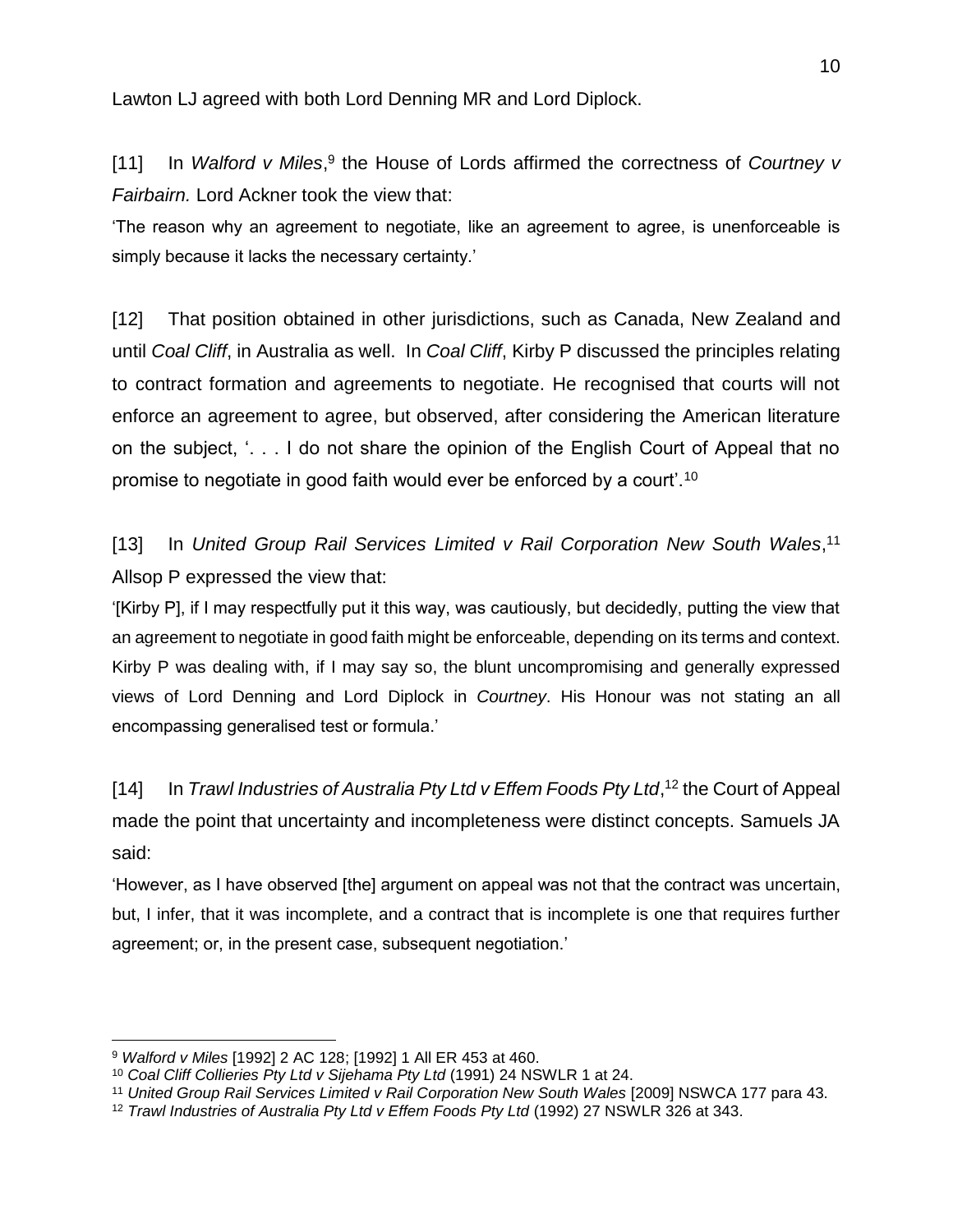Later, he cited with approval the following from *Booker Industries Pty Ltd v Wilson Parking (Qld) Pty Ltd*: 13

'It is established by authority, both ancient and modern, that the court will not lend their aid to the enforcement of an incomplete agreement, being no more than an agreement of the parties to agree at some time in the future. Consequently, if the lease provided for a renewal "at a rental to be agreed" there would clearly be no enforceable agreement.'

[15] Allsop P drew on this important distinction in *United Group Rail Services Limited*. 14 He stated:

'In *Trawl*, Samuels JA made the valuable point (by reference to the learned authors, Greig and Davis in their text *The Law of Contract*) that uncertainty and incompleteness were different concepts. I agree. Samuels JA also considered that *Booker* may not be consistent with Kirby P's views in *Coal Cliff*. I disagree. *Booker* concerned incompleteness; *Coal Cliff* concerned uncertainty.'

Allsop P added:

'Whilst this necessarily incomplete review of authorities reveals that the law in Australia is not settled as to the place of good faith in the law of contracts, this Court should work from the position that it has said on at least three occasions . . . that good faith in some degree or to some extent, is part of the law of performance of contracts.

. . .

 $\overline{a}$ 

'In relation to *Courtney*, the reasoning of Lord Denning MR equated an agreement to negotiate with an agreement to agree. The latter is, of course, not enforceable. . . . It does not follow, however, that an agreement to undertake negotiations in good faith fails for the same reason. An agreement to agree to another agreement may be incomplete if it lacks essential terms of the future bargain. An agreement to negotiate, if viewed as an agreement to behave in a particular way may be uncertain, but is not incomplete.<sup>'15</sup>

[16] Thus, although the position in relation to 'agreements to negotiate in good faith' remains a complex one in Australia in the light of *Coal Cliff Collieries,* <sup>16</sup> courts there, like

<sup>13</sup> *Booker Industries Pty Ltd v Wilson Parking (Qld) Pty Ltd* (1982) 149 CLR 600 at 604.

<sup>&</sup>lt;sup>14</sup> United Group Rail Services Limited v Rail Corporation New South Wales [2009] NSWCA 177 para 50.  $15$  Ibid para 61 and 64.

<sup>16</sup> J Carr-Gregg '*Coal Cliff Collieries v Sijehama'* 1992 AMPLA Yearbook 629. See also *Con Kallergis Pty Ltd (t/a Sunlighting Australasia Pty Ltd) v Calshonie Pty Ltd (Formerly C.W. Norris Pty Ltd)*, unreported judgment of the Court of Appeal, Supreme Court of Victoria, 25 March 1997; (1997) 14 BCL 201 (Vic CT App) at 24 which stated: 'Some of the writing in this area seeks to suggest that there can be only one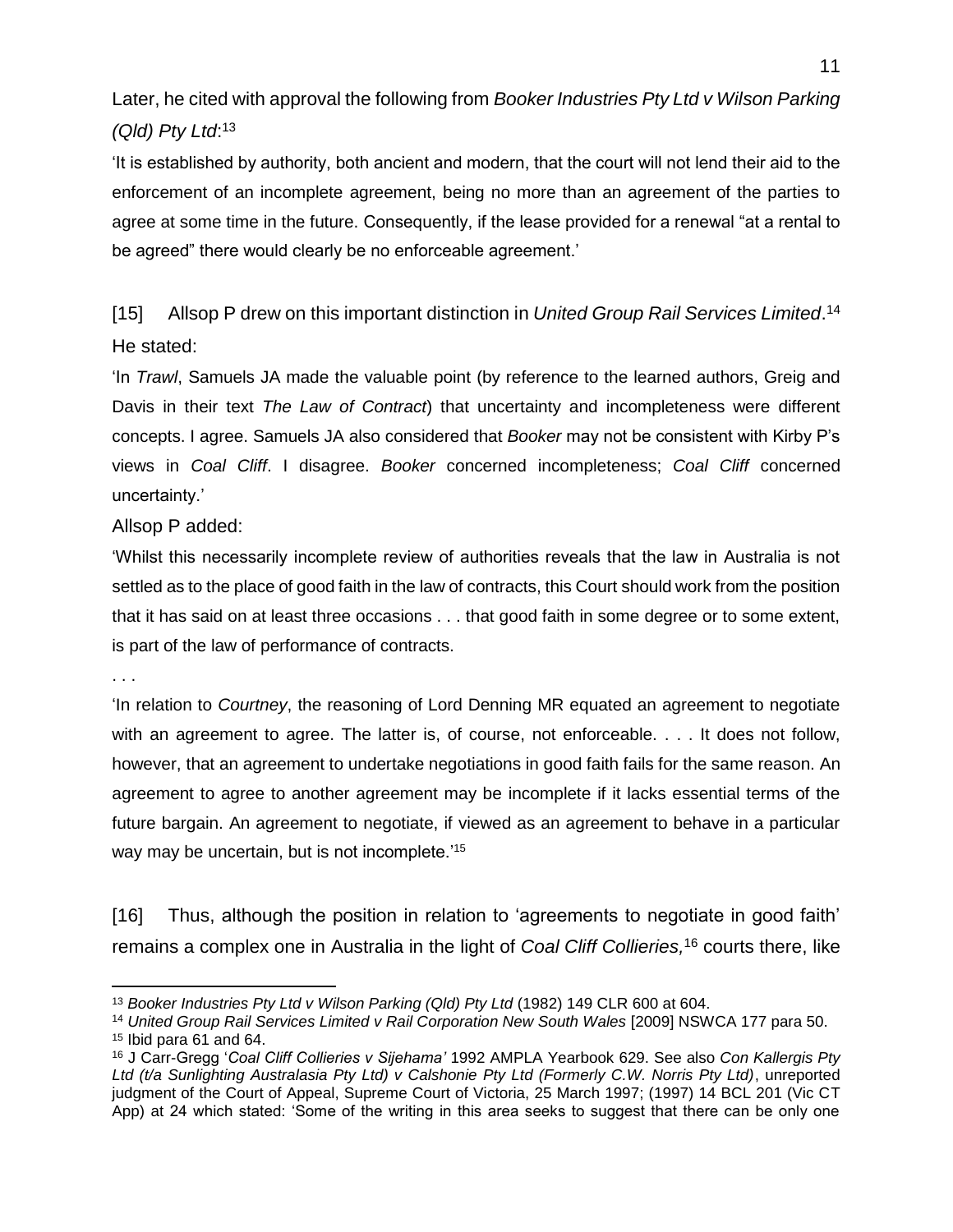other comparable jurisdictions, will not enforce 'an agreement to agree'. That accords as well with the position in our law. As Schutz JA made plain in *Premier, Free State, and Others v Firechem Free State (Pty)* Ltd: 17

'An agreement that the parties will negotiate to conclude another agreement is not enforceable, because of the absolute discretion vested in the parties to agree or disagree . . . . Such a discretion was vested in the parties as they were to sign "a contract" the precise terms of which were not fixed in the letter of acceptance, which, unlike the Action Committee's recommendation, did not refer to annexure B. As the Tender Board neither awarded a contract for the whole of the Free State nor exactly followed that Committee's recommendations as to demarcation, the elusive annexure B, whatever it did contain, could not have served as the contract to be signed. There was, accordingly, room for a breakdown in negotiations before a contract was concluded. The position is similar to that described in *Namibian Minerals Corporation Ltd v Benguela Concessions Ltd* 1997 (2) SA 548 (A) at 567A-C:

"Since this provision was couched as a suspensive condition, it cannot, in my judgment, be said that the parties could have intended to have had a binding agreement simply upon the exercise of the option. They had expressly agreed that only a fuller arrangement would have bound them to the joint venture. Fulfilment of the condition was necessary and the condition required *consensus* of the parties. It is thus not a case where the exercise of the option would have given rise to a contract and that other terms would merely have been left for later negotiation and agreement. I therefore am of the view that the exercise of the option could not have given rise to a contract with certain or ascertainable terms and that on this ground the "farm-in" clause is void for vagueness."'

[17] The proper approach in an enquiry such as the present depends upon the construction of the particular agreement. Accordingly, it becomes necessary to analyse the relevant paragraph to decide whether its proper characterisation is merely an agreement to agree or whether it contained legally enforceable obligations. This was not

answer to the general question whether an agreement to negotiate is enforceable. The discussion by the members of the courts who decided *Coal Cliff* and *Trawl Industries*, as well as the discussion by Giles, J. of the problems he had to consider in *Hooper Bailie* and in *Elizabeth Bay* show that the question may be more complex than the simple statement of it may suggest and that the answer to the problem may vary according to the precise terms of the agreement. They suggest that it is only when all of the circumstances are known that it can be seen whether the obligations of the parties (described as "to negotiate") can be identified with certainty.'

<sup>17</sup> *Premier, Free State, and Others v Firechem Free State (Pty) Ltd* 2000 (4) SA 413 (SCA); [2000] 3 All SA 247 (A) para 35.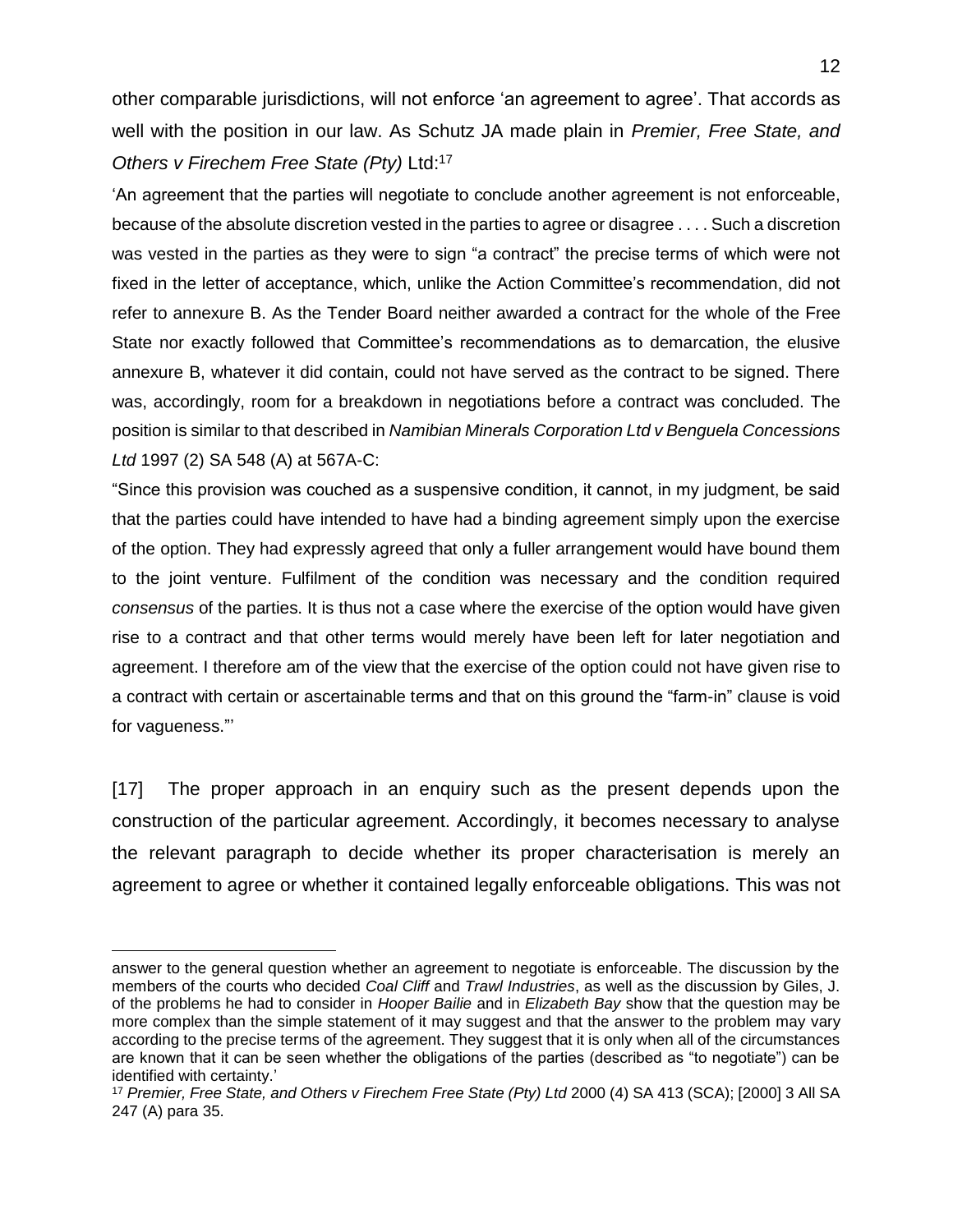a case where an external arbitrator was nominated to resolve certain outstanding differences. An arbitrator would have been ill-equipped to fill in the blanks or resolve the questions that the parties could not. An arbitrator certainly could not give effect to arrangements that the parties themselves had not concluded and then require the party, who is resisting, to continue with the ongoing relationship. Nor, for that matter could the arbitrator simply invoke certain vague, ill-defined objective standards. But, there is a further insurmountable difficulty in the path of the respondent in this case. It is this: the arbitration clause did not survive the agreement. Thus, once the agreement terminated by effluxion of time, the respondent could no longer invoke the arbitration clause.

[18] In *Southernport* (para 16), reference was made to the three situations adverted to by Kirby P in *Coal Cliff*, namely:

(i) 'In many contracts it will be plain that the promise to negotiate is intended to be a binding legal obligation to which the parties should be held. The clearest illustration of this class will be cases where an identified third party has been given the power to settle ambiguities and uncertainties. . . . But even in such cases, the court may regard the failure to reach agreement on a particular term as such that the agreement should be classed as illusory or unacceptably uncertain. . . . In that event the court will not enforce the agreement';

(ii) 'In a small number of cases, by reference to a readily ascertainable external standard, the court may be able to add flesh to a provision which is otherwise unacceptably vague or uncertain or apparently illusory. . . '; and

(iii) 'Finally, in many cases, the promise to negotiate in good faith will occur in the context of an "arrangement" (to use a neutral term) which by its nature, purpose, context, other provisions or otherwise makes it clear that the promise is too illusory or too vague and uncertain to be enforceable'.

[19] *Southernport* added: '[t]he principles enunciated in *Coal Cliff Collieries* accord with our law. The first and third situations alluded to by Kirby P are covered, respectively, by *Letaba Sawmills* (supra) and *Firechem* (supra).' The agreement in *Southernport* fell into the first category. This agreement, like *Booker*, <sup>18</sup> is concerned with incompleteness. It accordingly falls into the third.<sup>19</sup>

<sup>18</sup> Supra fn 13.

<sup>19</sup> See also *Roazar CC v The Falls Supermarket CC* [2017] ZASCA 166; [2018] 1 All SA 438 (SCA); 2018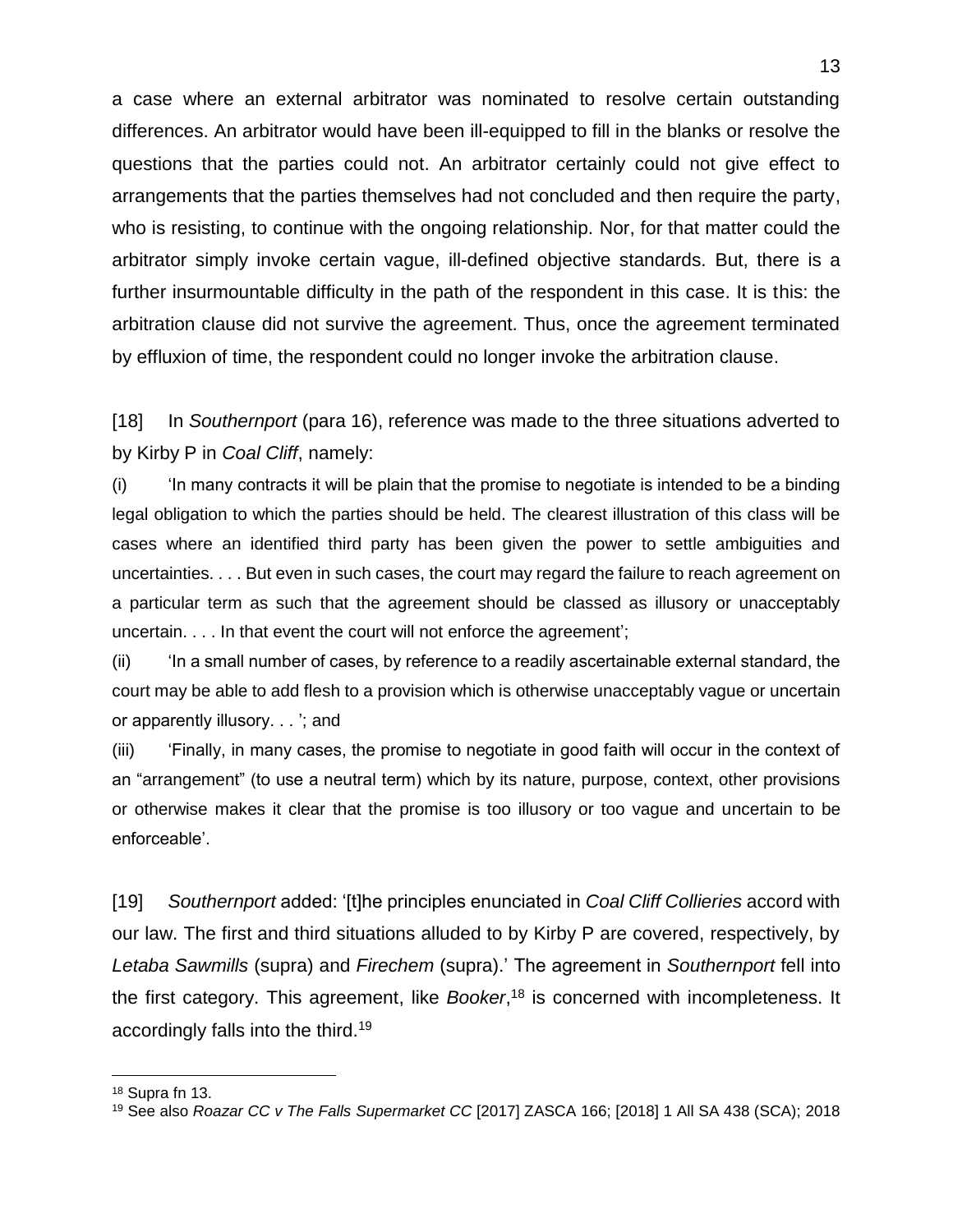[20] It follows that the high court misconceived the enquiry and that its conclusion on this leg cannot be supported.

[21] Turning to the respondent's rectification defence: The defence was not raised, as one would have supposed, right at the outset of the dispute. The respondent only took issue with the relevant paragraph. For the rest, the agreement would appear to be a true reflection of the common intention of the parties. Even then, the explanation advanced for the presence of the relevant paragraph is that it was as a result of a '*bona fide* mistake or [an] intentional act . . . and does not represent the common intention of the parties'. A party is entitled to rectification of a written agreement which, through common mistake incorrectly records the agreement which the parties intended to express in the written agreement. Here, on Mr Le Roux's own version, there is no common mistake. Relying on *Gralio (Pty) Ltd v D E Claassen (Pty) Ltd*, <sup>20</sup> the respondent contended that as the appellant had not sought a referral to oral evidence, it was entitled on the application of the *Plascon-Evans* Rule<sup>21</sup> to have the court adjudicate the rectification defence in its favour.

<sup>(3)</sup> SA 76 (SCA) para 13, where Tshiqi JA reiterated that 'As a general rule an agreement that the parties will negotiate to conclude another agreement is not enforceable because of the absolute discretion vested in the parties to agree or disagree'.

<sup>20</sup> *Gralio (Pty) Ltd v D E Claassen (Pty) Ltd* [1980] 1 All SA 423 (A); [1980 \(1\) SA 816](http://www.saflii.org/cgi-bin/LawCite?cit=1980%20%281%29%20SA%20816) (A) at 824A-C, held: 'Indeed (leaving aside cases in which the contract is by law required to be in writing), a defendant who raises the defence that the contract sued upon does not correctly reflect the common intention of the parties, need not even claim formal rectification of the contract; it is sufficient if he pleads the facts necessary to entitle him to rectification and asks the Court to adjudicate upon the basis of the written contract relied upon by plaintiff as it stands to be corrected.'

<sup>21</sup> The rule was expressed as follows in *Plascon-Evans Paints Ltd v Van Riebeeck Paints (Pty) Ltd* [1984] 2 All SA 366 (A); 1984 (3) SA 623 (A) at 634-635: '. . . where in proceedings on notice of motion disputes of fact have arisen on the affidavits, a final order, whether it be an interdict or some other form of relief, may be granted if those facts averred in the applicant's affidavits which have been admitted by the respondent, together with the facts alleged by the respondent, justify such an order. The power of the Court to give such final relief on the papers before it is, however, not confined to such a situation. In certain instances the denial by respondent of a fact alleged by the applicant may not be such as to raise a real, genuine or *bona fide* dispute of fact. . . . If in such a case the respondent has not availed himself of his right to apply for the deponents concerned to be called for cross-examination under Rule 6 (5) (g) of the Uniform Rules of Court . . . and the Court is satisfied as to the inherent credibility of the applicant's factual averment, it may proceed on the basis of the correctness thereof and include this fact among those upon which it determines whether the applicant is entitled to the final relief which he seeks. . . . Moreover, there may be exceptions to this general rule, as, for example, where the allegations or denials of the respondent are so far-fetched or clearly untenable that the Court is justified in rejecting them merely on the papers. . . '.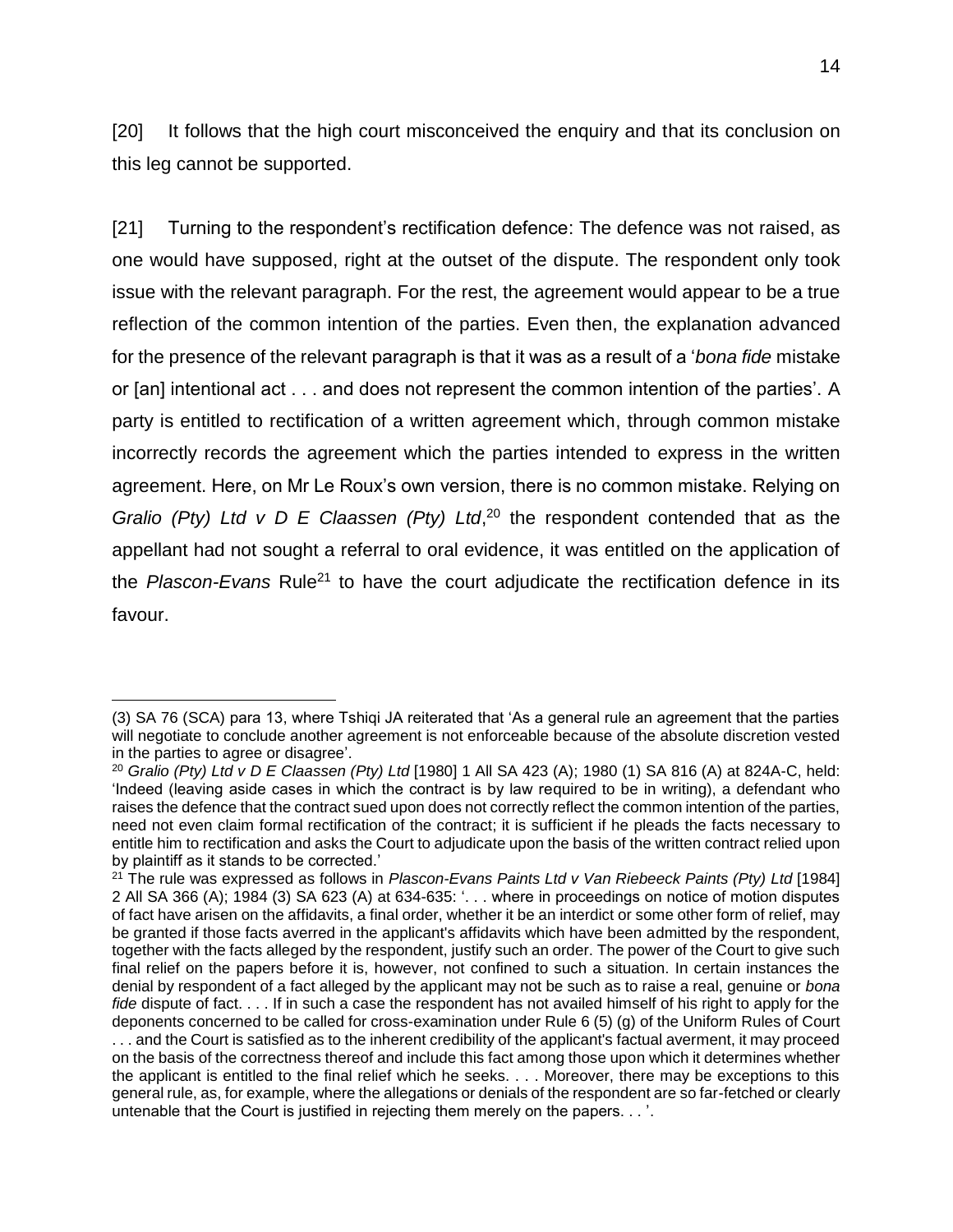## [22] The fallacy of the respondent's argument is this; as Streicher JA pointed out in *Boundary Financing v Protea Property*: 22

'Rectification of an agreement does not alter the rights and obligations of the parties in terms of the agreement to be rectified: their rights and obligations are no different after rectification. Rectification therefore does not create a new contract; it merely serves to correct the written memorial of the agreement. It is a declaration of what the parties to the agreement to be rectified agreed. For this reason a defendant who contends that an agreement sued upon does not correctly reflect the agreement between the parties may raise that contention as a defence without the need to counterclaim for rectification of the agreement (see *Gralio (Pty) Ltd v D E Claassen (Pty) Ltd* [1980 \(1\) SA 816](http://www.saflii.org/cgi-bin/LawCite?cit=1980%20%281%29%20SA%20816) (A) at 824A-C).'

[23] Here, acceptance of the respondent's contention will result not in rectification, but the creation of a new contract for the parties. Moreover, the respondent relied on the relevant paragraph in support of its main defence. But, relying on the provision for the purposes of its main defence and seeking to escape it for the purposes of its alternative defence is mutually incompatible. 'No person can be allowed to take up two positions inconsistent with one another, or as is commonly expressed to blow hot and cold, to approbate and reprobate'.<sup>23</sup> What is more, the defence raised is plainly contrived. To borrow from *Plascon-Evans,* the allegations of the respondent are so far-fetched or clearly untenable that a court would be justified in rejecting them merely on the papers. After all 'a person who signs a contractual document thereby signifies assent to the contents of the document, and if these subsequently turn out unfavourably there is no one to blame but him- or herself'.<sup>24</sup>

[24] There remains the further alternative defence, namely that 'it was a tacit term that the rental, in respect of the last five-year renewal would be a reasonable rental and should be determined . . . *arbitro boni viri'.* First, this defence is incompatible with the previous defences. Second, a tacit term, explained Corbett JA,

<sup>22</sup> *Boundary Financing Limited v Protea Property Holdings (Pty) Limited* [\[2008\] ZASCA 139;](http://www.saflii.org/za/cases/ZASCA/2008/139.html) 2009 (3) SA 447 (SCA); [2009] 2 All SA 7 (SCA) para 13.

<sup>23</sup> *Hlatswayo v Mare and Deas* [1912 AD 242](http://www.saflii.org/cgi-bin/LawCite?cit=1912%20AD%20242) at 259.

<sup>24</sup> G B Bradfield *Christie's Law of Contract in South Africa* 7 ed (2016) at 205.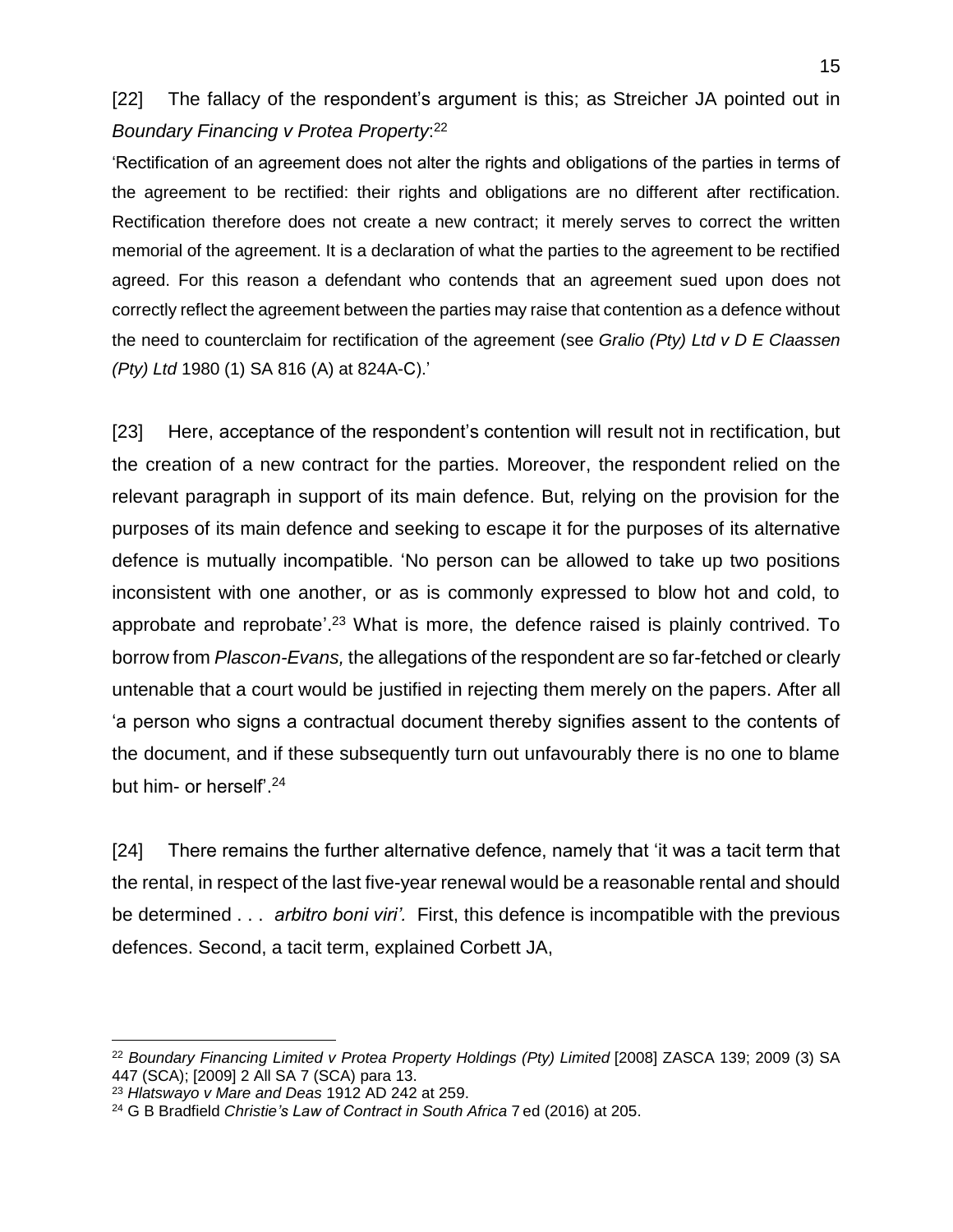'. . . is a provision which must be found, if it is to be found at all, in the unexpressed intention of the parties . . . The Court does not readily import a tacit term. It cannot make contracts for people; nor can it supplement the agreement of the parties merely because it might be reasonable to do so. Before it can imply a tacit term the Court must be satisfied, upon a consideration in a reasonable and businesslike manner of the terms of the contract and the admissible evidence of surrounding circumstances, that an implication necessarily arises that the parties intended to contract on the basis of the suggested term.'<sup>25</sup>

Third, and this flows from the second, no such necessary implication can possibly arise, because, given the express terms of the agreement there plainly can be no room for importing the alleged tacit term asserted by the respondent. Indeed, as it was put it in *Robin v Guarantee Life Assurance Ltd*: 26

'A tacit term cannot be imported into a contract in respect of any matter to which the parties have applied their minds and for which they have made express provision in the contract. As was said by Van Winsen JA in *SA Mutual Aid Society v Cape Town Chamber of Commerce* [1962 \(1\) SA](http://www.saflii.org/cgi-bin/LawCite?cit=1962%20%281%29%20SA%20598)  [598](http://www.saflii.org/cgi-bin/LawCite?cit=1962%20%281%29%20SA%20598) (A) at 615D:

"A term is sought to be implied [a tacit term in the terminology of *Alfred McAlpine*] in an agreement for the very reason that the parties failed to agree expressly thereon. Where the parties have expressly agreed upon a term and given expression to that agreement in the written contract in unambiguous terms, no reference can be had to surrounding circumstances in order to subvert the meaning to be derived from a consideration of the language of the agreement only. . . ."' It follows that the further alternative defence must also fail.

[25] In the result:

 $\overline{a}$ 

- 1 The appeal is upheld with costs, including those of two counsel.
- 2 The order of the court below is set aside and replaced with the following:
- '(a) The application succeeds with costs, including those of two counsel.

(b) The respondent and all those holding title under it, if any, are ordered to vacate the property described as Erf 562, Mbekweni, Paarl, Western Cape Province, situated on the corner of Jan van Riebeeck Drive and Wamkelekile Street, Mbekweni, Paarl, Western

<sup>25</sup> *Alfred McAlpine & Son (Pty) Ltd v Transvaal Provincial Administration* [1974] 3 All SA 497 (A); [1974 \(3\)](http://www.saflii.org/cgi-bin/LawCite?cit=1974%20%283%29%20SA%20506)  [SA 506](http://www.saflii.org/cgi-bin/LawCite?cit=1974%20%283%29%20SA%20506) (A) at 532G-533A.

<sup>26</sup> *Robin v Guarantee Life Assurance Co Ltd* [1984] 2 All SA 422 (A); [1984 \(4\) SA 558](http://www.saflii.org/cgi-bin/LawCite?cit=1984%20%284%29%20SA%20558) (A) at 567C-D. See also *Pan American World Airways Incorporated v SA Fire and Accident Insurance Company Ltd* [1965] 3 All SA 24 (A); [1965 \(3\) SA 150](http://www.saflii.org/cgi-bin/LawCite?cit=1965%20%283%29%20SA%20150) (A) at 175C.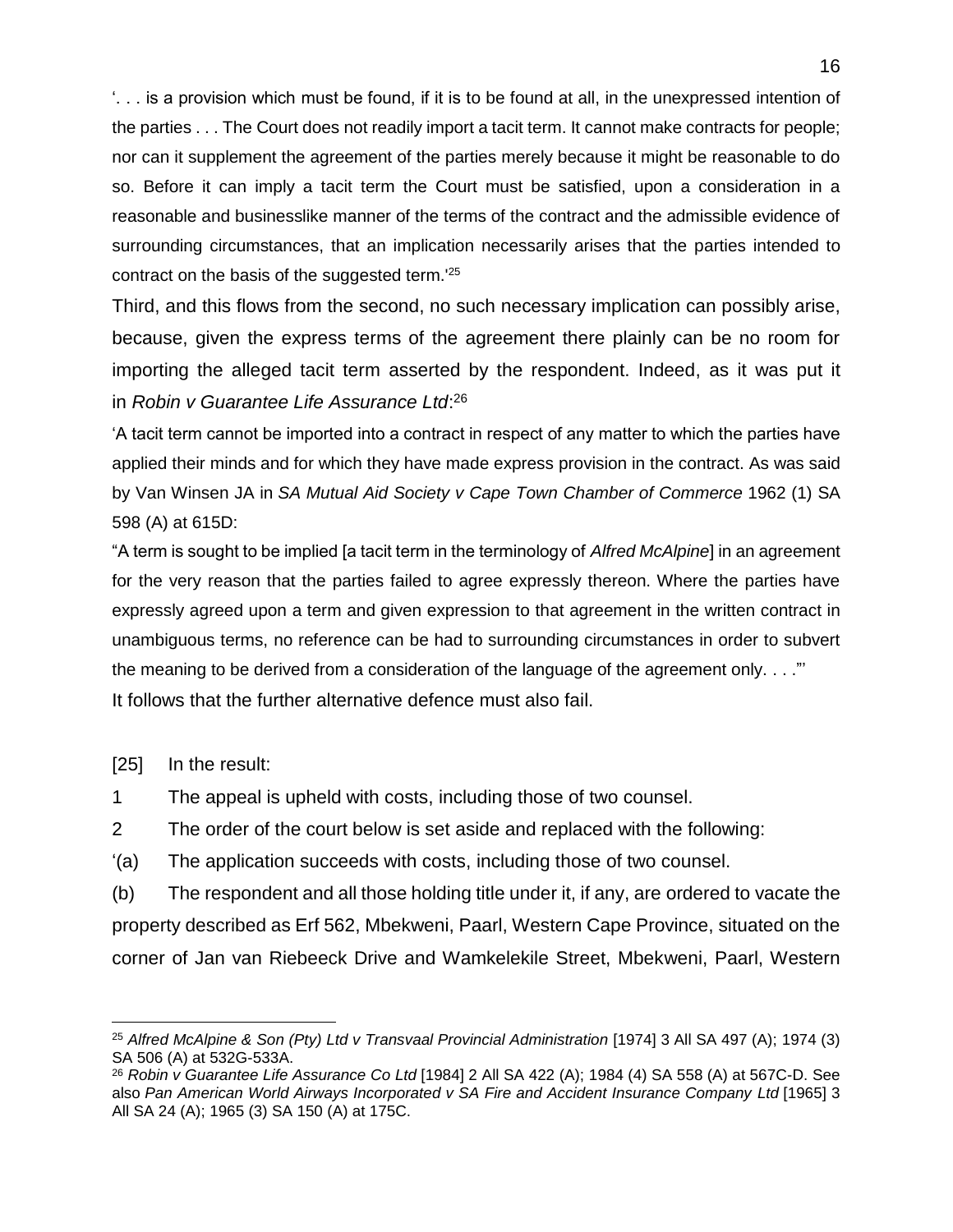Cape Province, held by the applicant under title deed number T065358/10 (the property), within 14 (fourteen) calendar days of the date of this order.

(c) In the event of the respondent failing to comply with paragraph (b) hereof, the Sheriff or his/her lawful deputy for the area in which the property is situated is directed to eject the respondent and all persons and/or entities found to be in occupation of the property.'

> V M Ponnan Judge of Appeal

\_\_\_\_\_\_\_\_\_\_\_\_\_\_\_\_\_